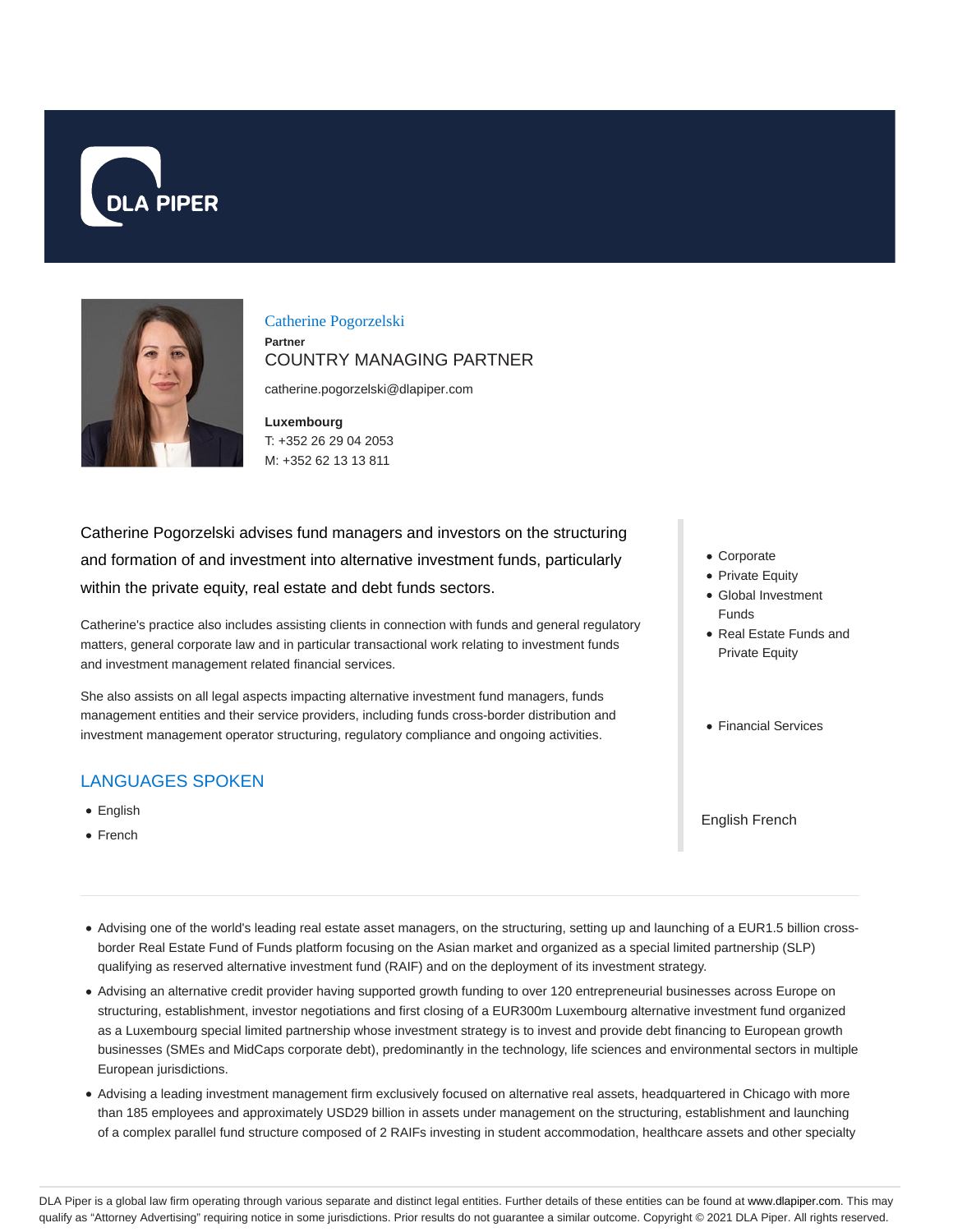residential investments (such as micro-housing, the private rented sector, serviced apartments and co-living) in Europe and the United Kingdom and on the structuring, establishment and formation of co-investment platforms investing alongside the main funds.

- Advising a leading US asset manager on the structuring, implementing and launching of a Luxembourg multi-compartment and multistrategy alternative investment fund platform, organized as a special limited partnership (SLP) qualifying as reserved alternative investment fund (RAIF), aiming to serve as European distribution platform with each compartment investing in parallel with US investment funds.
- Advising the first ever Luxembourg-based European Venture Capital Funds Manager under the EuVECA label, on the structuring, regulatory application, launching and fund raising of a venture capital fund organised as a special limited partnership whose investment strategy is to invest in the fastest growing digital-native companies, predominately in Europe, who have the most likelihood of becoming a next-generation industry category champions.
- Advising a leading US private equity manager with assets under management of more than USD31 billion on the structuring and establishment of a Luxembourg alternative investment fund set up for a pension fund of a large Swiss city.
- Advising the largest international tyre manufacturer on the legal aspects of its strategic investments in various closed-ended ventures capital funds.
- Advising Kleos Space, which focuses on the development of geolocation intelligence data service by using in-Space technologies, to move from a startup to an emerging corporate, to be the first ever Luxembourg issuer whose instruments are admitted to listing and trading on the Australian Stock Exchange.
- Advising a multinational power management company, on a global and multi-jurisdictional intra-group restructuring program. Several contributions of foreign companies have been made to the equity of the Luxembourg companies, whose aggregate value exceeded USD1 billion.

## CREDENTIALS

# Professional Qualifications

Avocat à la Cour registered with the Barreau de Luxembourg

## Prior Experience

- 2014 to date: Partner, DLA Piper, Luxembourg
- 2011 to 2014: Senior Associate, Top-tier law firm, Luxembourg
- 2010 to 2011: Senior Associate, Leading Benelux law firm, New-York
- 2005 to 2010: Associate, Leading Benelux law firm, Luxembourg

### **Recognitions**

- Catherine was rated as recommended lawyer (Band 4) in Chambers and Partners Global 2021 and praised for her "knowledge and technical understanding in relation to EU regulatory matters when it comes to funds and fund formation."
- Catherine was rated in IFLR1000 as "Highly Regarded" (2020, 2021)
- Catherine was rated in Chambers and Partners Europe and Chambers and Partners Global as "Up and Coming" (2019, 2020) and considered for being "very pragmatic and commercial" and being "goal-oriented and creative at finding solutions."
- Catherine was rated in IFLR1000 as "Rising Star" (2019, 2020).

## **Education**

- Luxembourg Bar School (cours complémentaires), University of Luxembourg, 2005
- Université de Nancy (France), Master's Degree in Business Law, 2004

## **Memberships**

Founding member and member of the board of directors of Dress For Success Luxembourg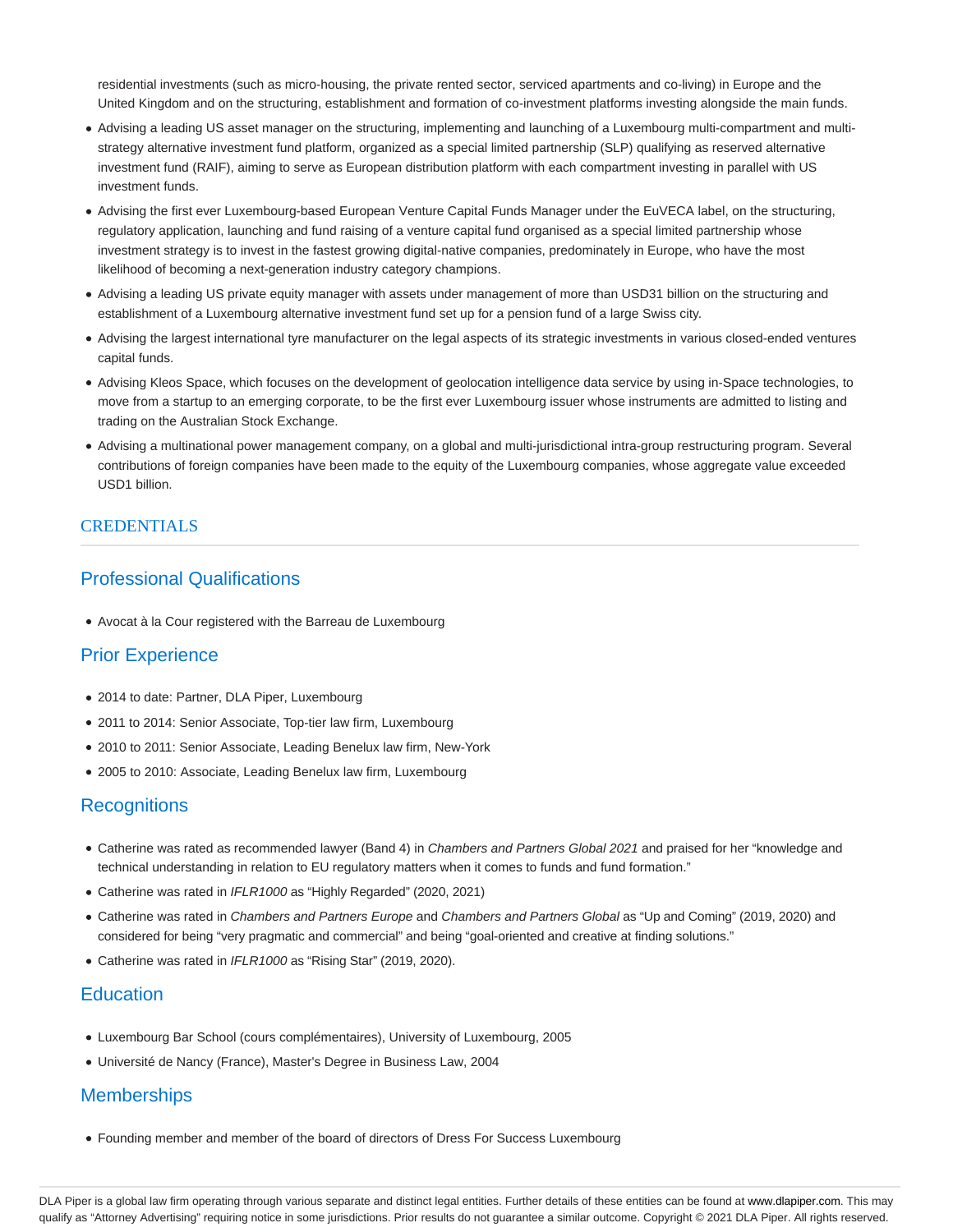- Co-Chair of the Legal Committee of the Luxembourg Private Equity and Venture Capital Association (LPEA)
- Active member of the Association of the Luxembourg Fund Industry (ALFI)

### INSIGHTS

# **Publications**

**EC's proposals for reform of AIFMD and the ELTIF regime – how will the changes affect real estate managers?**

#### 29 April 2022

Following its review of the scope and functioning of the Alternative Investment Funds Manager Directive (AIFMD), the European Commission (the EC or the Commission) has concluded that the AIFMD's standards for ensuring high levels of investor protection are mostly effective, but that amendments are required which are intended to be targeted in scope but may have far-reaching effects for real estate fund managers.

**Sustainable Finance Disclosure Regulation:**

### 29 March 2022

On 24 March 2022, the European Securities and Markets Authority, European Banking Authority and European Insurance and Occupational Pensions Authority (together, the ESAs) published an Updated Joint ESA Supervisory Statement on the application of the Sustainable Finance Disclosure Regulation.

**EC Proposals for reform of AIFMD, UCITS Directive and the ELTIF regime: Welcome changes or regulatory creep?**

#### 20 January 2022

Following its review of the scope and functioning of the AIFMD, the European Commission has concluded that the AIFMD's standards for ensuring high levels of investor protection are mostly effective, but that amendments are required. The EC published new legislative amendments to AIFMD, the UCITS Directive and the ELTIF Regulation.

**European Commission's Proposals for reform of AIFMD, UCITS Directive and the ELTIF regime**

### 26 November 2021

Following its review of the scope and functioning of the Alternative Investment Funds Manager Directive<sup>1</sup> (AIFMD), the European Commission (the Commission) has concluded that the AIFMD's standards for ensuring high levels of investor protection are mostly effective, but that amendments are required which are intended to be targeted in scope, but may have far-reaching effects.

The Commission has now published new legislative amendments to AIFMD, the UCITS Directive<sup>2</sup> (UCITSD) and the ELTIF Regulation<sup>3</sup> (ELTIF Regulation) (the Commission Proposal). The proposed amendments set out in the Commission Proposal will be introduced by way of an omnibus directive amending the AIFMD, UCITSD and the ELTIF Regulation.<sup>4</sup>

**Cross-border distribution of Alternative Investment Funds – What you need to know about the new regulatory framework**

#### 15 July 2021

A number of key provisions of the new legislative framework on cross border distribution of investment funds across the European Union will become applicable as of 2 August 2021.

DLA Piper is a global law firm operating through various separate and distinct legal entities. Further details of these entities can be found at www.dlapiper.com. This may qualify as "Attorney Advertising" requiring notice in some jurisdictions. Prior results do not guarantee a similar outcome. Copyright @ 2021 DLA Piper. All rights reserved.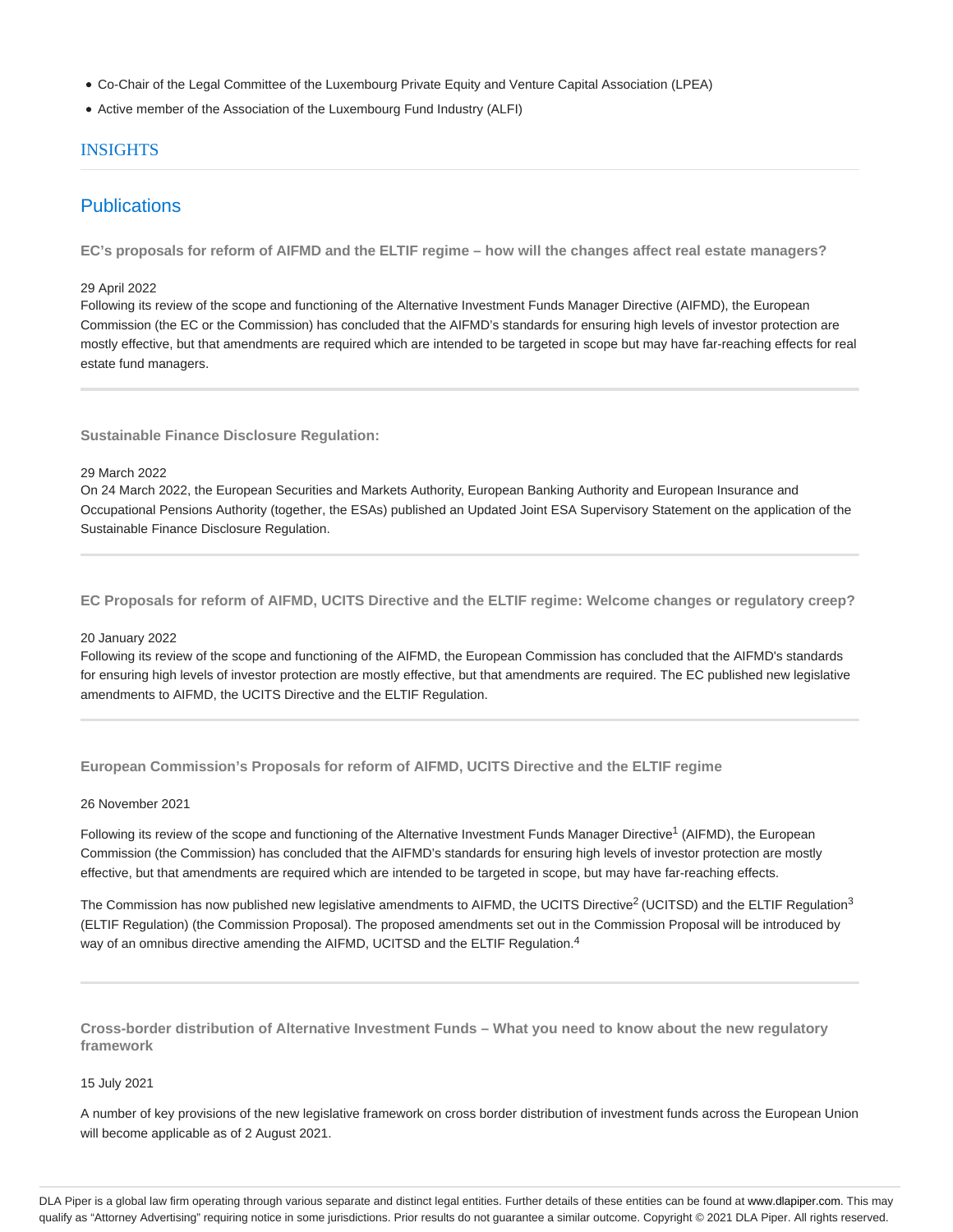**Sustainable Finance Disclosure Regulation - navigating implementation**

17 May 2021 EU Sustainable Finance From 10 March 2021 the Sustainable Finance Disclosure Regulation (SFDR) required Fund and Asset Managers to disclose a significant amount of new information, including how they consider sustainability risks in their investment processes and products.

**Sustainable Finance Disclosure Regulation – Are you ready?**

16 February 2021

EU Sustainable Finance

Sustainability and ESG issues are making headlines like never before. 2021 has started with a flurry of activity, announcements and promises from policymakers and corporations around the world.

Catherine has written and co-authored publications on:

- EuVECA and EuSEF amended: another opportunity to succeed?, 14 September 2017
- Reserved Alternative Investment Funds, 15 July 2016
- Luxembourg's company law reform, 14 July 2016

### **Events**

### Previous

**Global Investments in Local Development Projects**

23 September 2021 Webinar

Catherine is a regular speaker and lecturer on fund structuring and formation, private equity and AIFMD related topics (House of Trainings, LPEA and ALFI).

### **NFWS**

**DLA Piper launches global, dedicated end-to-end Investment Management and Funds practice**

11 November 2021

DLA Piper today announces the launch of a global, dedicated end-to-end Investment Management and Funds practice offering to support the entire investment management and investment funds value chain.

**DLA Piper launches dedicated dispute resolution service in Luxembourg**

DLA Piper is a global law firm operating through various separate and distinct legal entities. Further details of these entities can be found at www.dlapiper.com. This may qualify as "Attorney Advertising" requiring notice in some jurisdictions. Prior results do not guarantee a similar outcome. Copyright @ 2021 DLA Piper. All rights reserved.